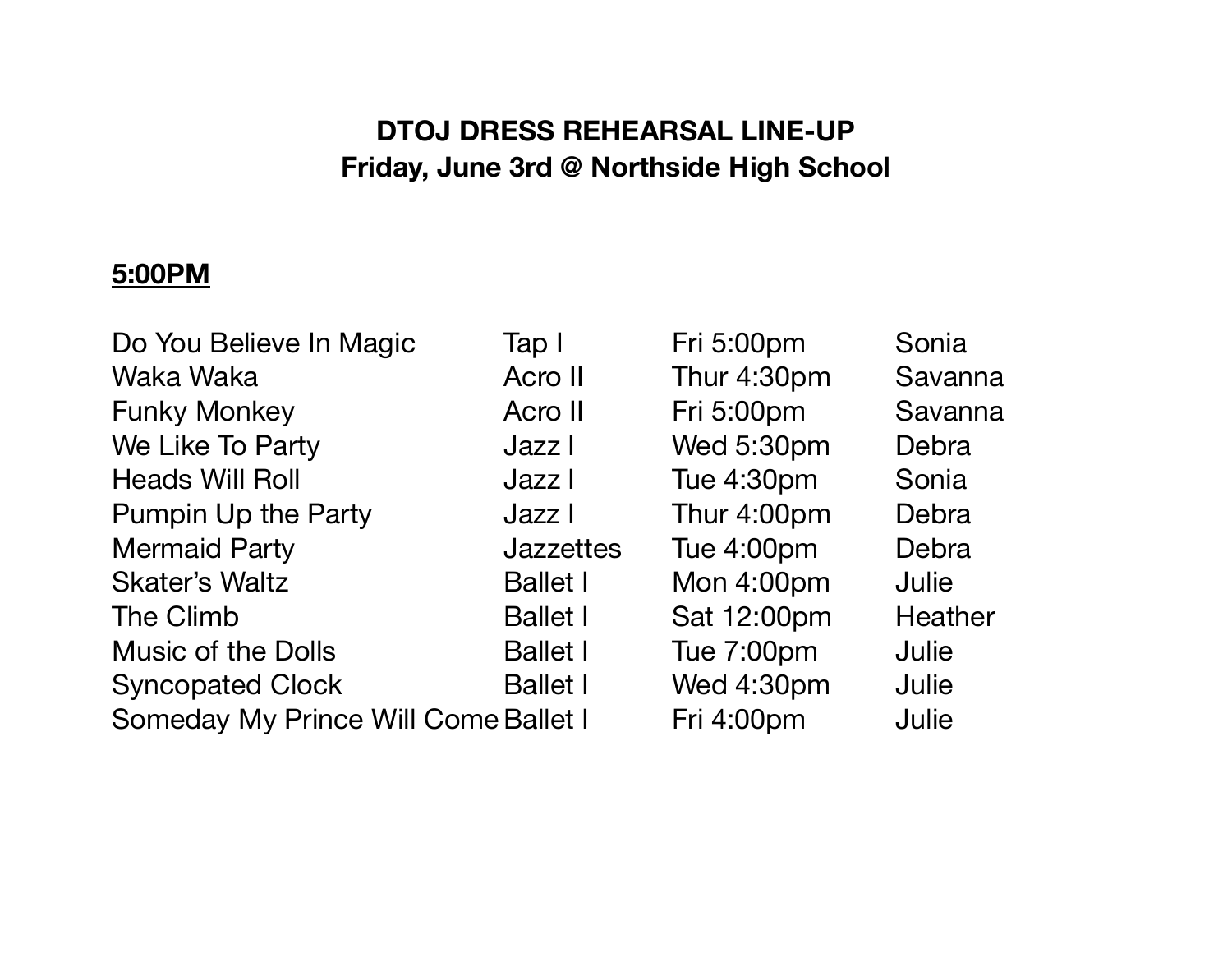#### **6:00PM**

Baby **Baby Baby Baby Right** Hip Hop I Thur 4:30pm Nicole Baby Baby Hip Hop I Wed 6:30pm Natalie Danse Prelude **Ballet II** Mon 7:00pm Julie Dagmar Waltz **Ballet II** Tue 4:00pm Julie Strut **Strut Contract Contract Contract Contract Contract Jazz II** Thur 5:30pm Katrina 1, 2 Step **Burne Communist Communist Communist Communist Communist Communist Communist Communist Communist Communist Communist Communist Communist Communist Communist Communist Communist Communist Communist Communist Commu** 1, 2 Step **Books Communist Communist Communist Communist Communist Communist Communist Communist Communist Communist Communist Communist Communist Communist Communist Communist Communist Communist Communist Communist Commu** Unforgettable **Contained Lyrical I** Fri 5:00pm Katrina Les Sylphides **Ballet III** Tue 6:00pm Julie We Go Together **MTI** Wed 4:30pm Debra The Little Mermaid The Little Mermaid Computer Stri 7:00pm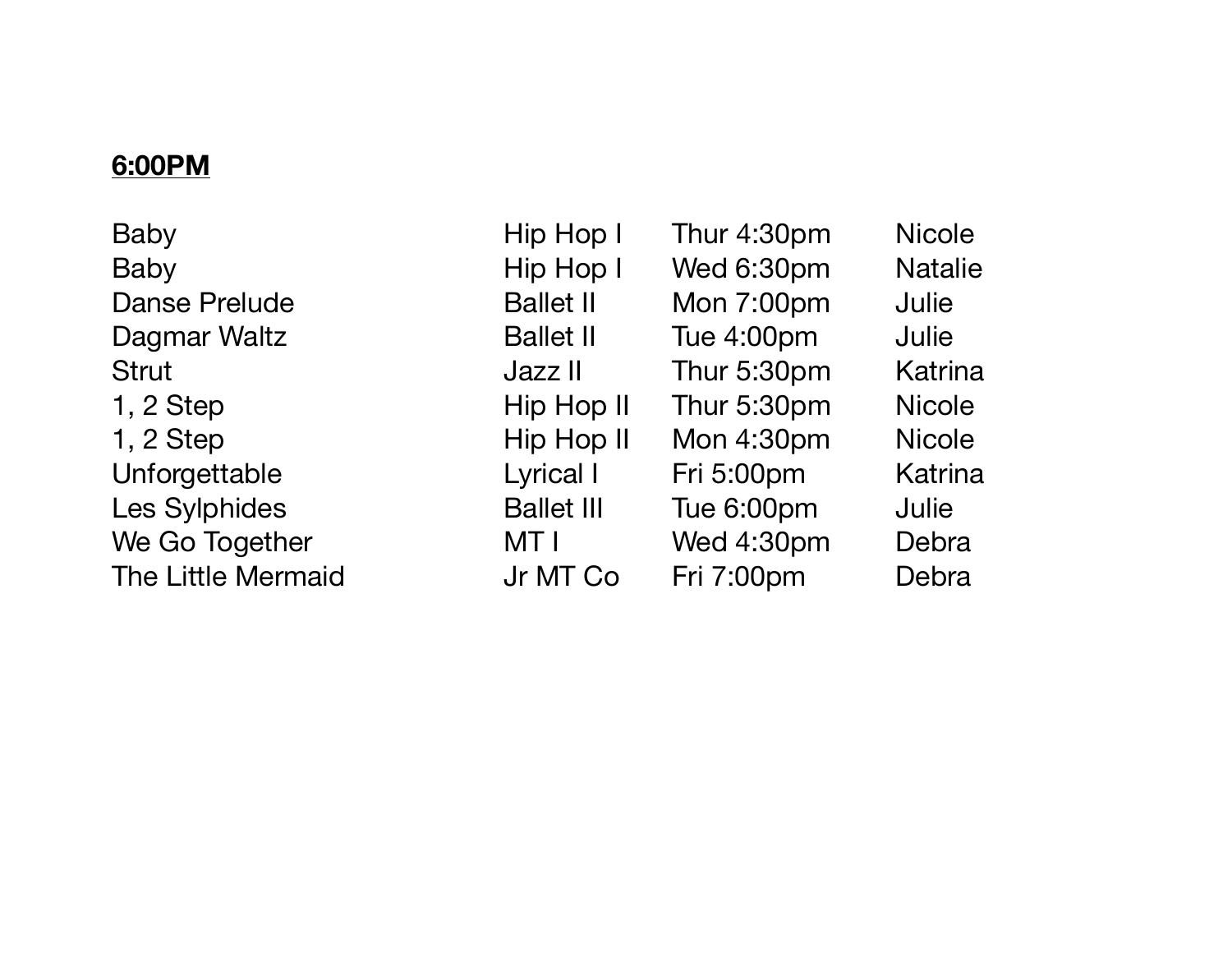## **7:00PM**

Black Eyed Peas **If HH Co** Fri 7:00pm Natalie Sing Sing **Sing Communist Communist Communist Communist Communist Communist Communist Communist Communist Communist Communist Communist Communist Communist Communist Communist Communist Communist Communist Communist Commun** Get Up **Solution Contract Contract Contract Contract Up** Jr Hip Hop Wed 7:30pm Natalie Husavik **Internal Material** Jr Lyrical Tue 6:30pm Katrina A Sky Full of Stars **Acro III** Fri 6:00pm Sonia Tiki, Tiki, Tiki Room **Int Tap** Wed 6:30pm Sonia Bailar **Bailar Bailar Contact Linux** Int Salsa Fri 4:00pm Sonia Le Corsaire **Ballet IV** Wed 5:30pm Julie Bills **Bills Bills COVEC IV Mon 7:30pm** Shannon Finesse **Int Hip Hop Mon 5:30pm** Nicole Hey Pachuco Jr Tap Wed 7:30pm Sonia Vai Vedrai **Xandrai Comp Acro Fri 6:00pm** Savanna